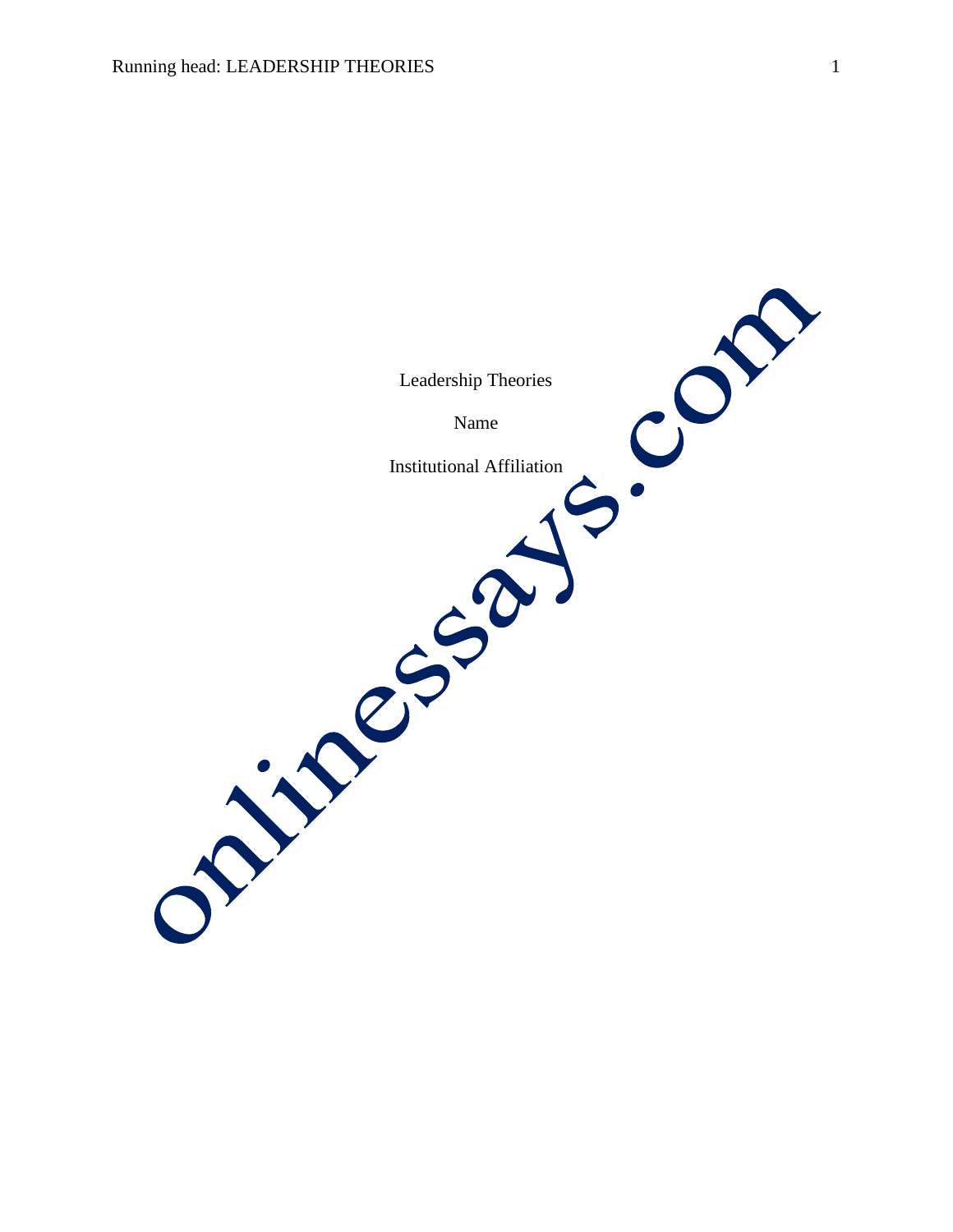#### Leadership Theories

### Trait Theories of Leadership

It emphasizes that leadership is inherent and not a learned aspect. The characteristics of leadership occur naturally in an individual. However, the theory arguesthat having been born a leader is not a guarantee that a person will be effective in leadership roles. It is thus important to find platforms that strengthen these qualities lest they grow static. Some of the suggested strategies that leaders can employ in activating their naturally occurring leadership traits include increasing their interaction with other team players (Silva, 2009). Moreover, leaders should continually expose themselves to different situations that demand the application of leadership qualities but in varying ways. The theory further argues that companies can quickly identify persons with the potential to become future leaders by looking at the natural leadership qualities exhibited by the employees (MacArthur, Competition, & Class, 2011).

Different researchers have put for  $\mathbf{w}$  and a list of personality traits that potential leaders possess. While each has a different set, all agree on some qualities such as determination, sociability, intelligence, integrity dominance, masculinity, and self-confidence. It is the obligation of an individual to exhibit natural traits of leadership in a way that is noticeable to others. People cannot assume that is one is naturally a leader without witnessing the qualities of leadership in them (Silva, 2009).

leadership theory has its focus on the leader and not situations or followers. Companies believe an effective leader is the one who displays the desirable characteristics of leadership. As a result, they do not go for people with the intention of training them to develop these qualities. Rather, they want someone who already has the desired traits. However, if an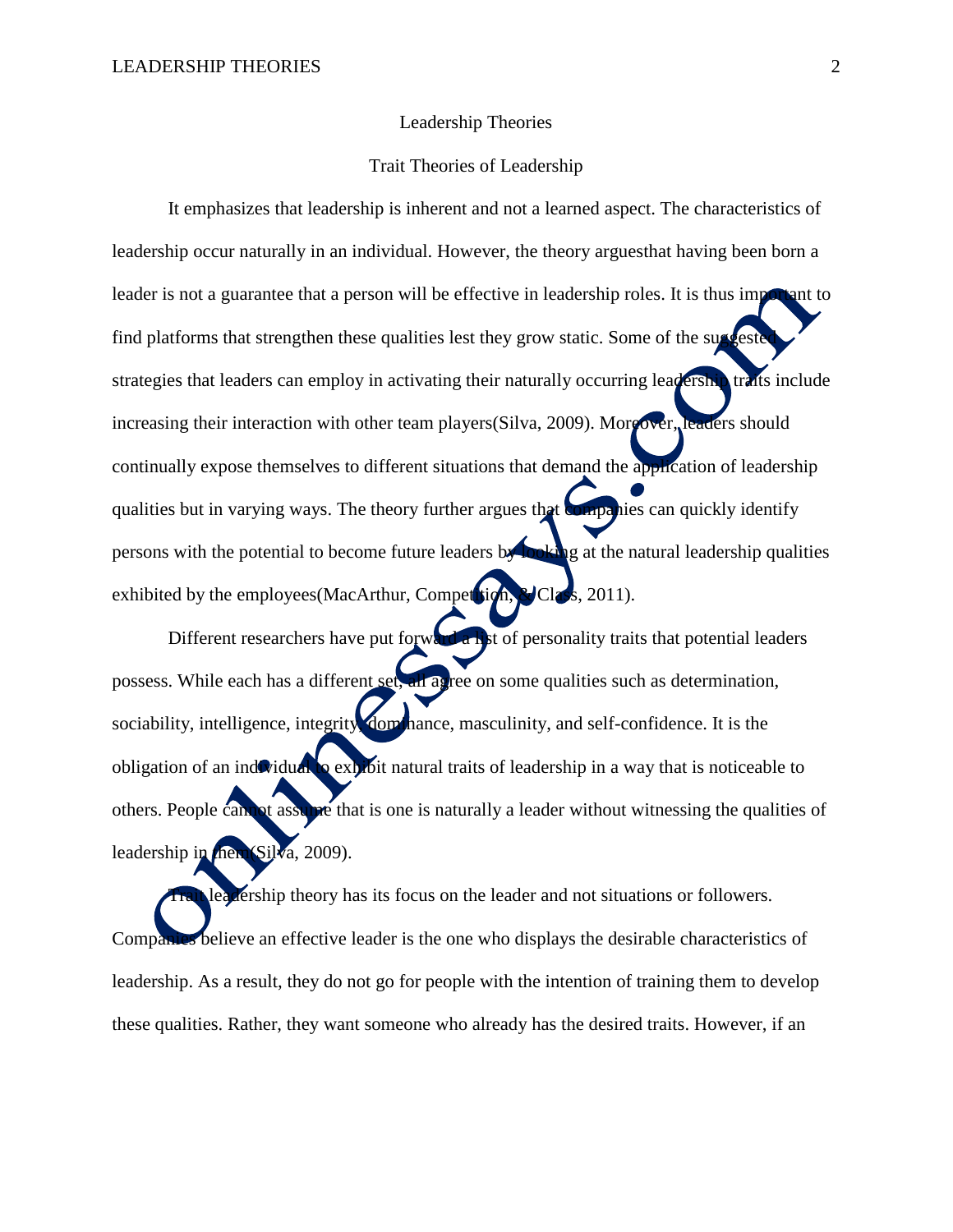organization does not have time challenges, it can hire a person without the desired qualities and invest in training to develop the individual into the ideal employee the company wants.

The theory has some limitations such as ignoring the situation aspect. It assumes that as long as a leader has the leadership traits desired by the firm, they are effective. However, it is important to note that situation determines the efficiency of a leader. Some managers c perform well in some cases but not others. Secondly, the theory pays more attention to rather than their significance in leadership outcomes. It fails to identify how having these traits will increase employee morale or raise productivity. Thirdly, the approach ignores leadership training and development. If you do not have the perceived qualities of a leader, there are no opportunities to develop them.

In the modern era of technological advancement, skills and competencies can become obsolete demanding the employees to embark on training to maintain their efficiency. Therefore, training is essential in organizations, and companies unwilling to invest in advancing the skills and competencies of their workforce will realize high staff turnover as they will continually fire their workers rendered incompetent by the introduction of technology at the workplace and replace them with the highly-skilled ones. Lastly, the theory emphasizes particular qualities of potential leaders. However, there does not exist a definitive list of leadership characteristics since they vary from one situation to another.

Examp

people are extroverts in nature which propels them to value social over individual activities and enjoy being the center of attention. As a result, they are confident to approach potential consumers to market their products and services. Companies will thus refrain from recruiting introverts in sales positions.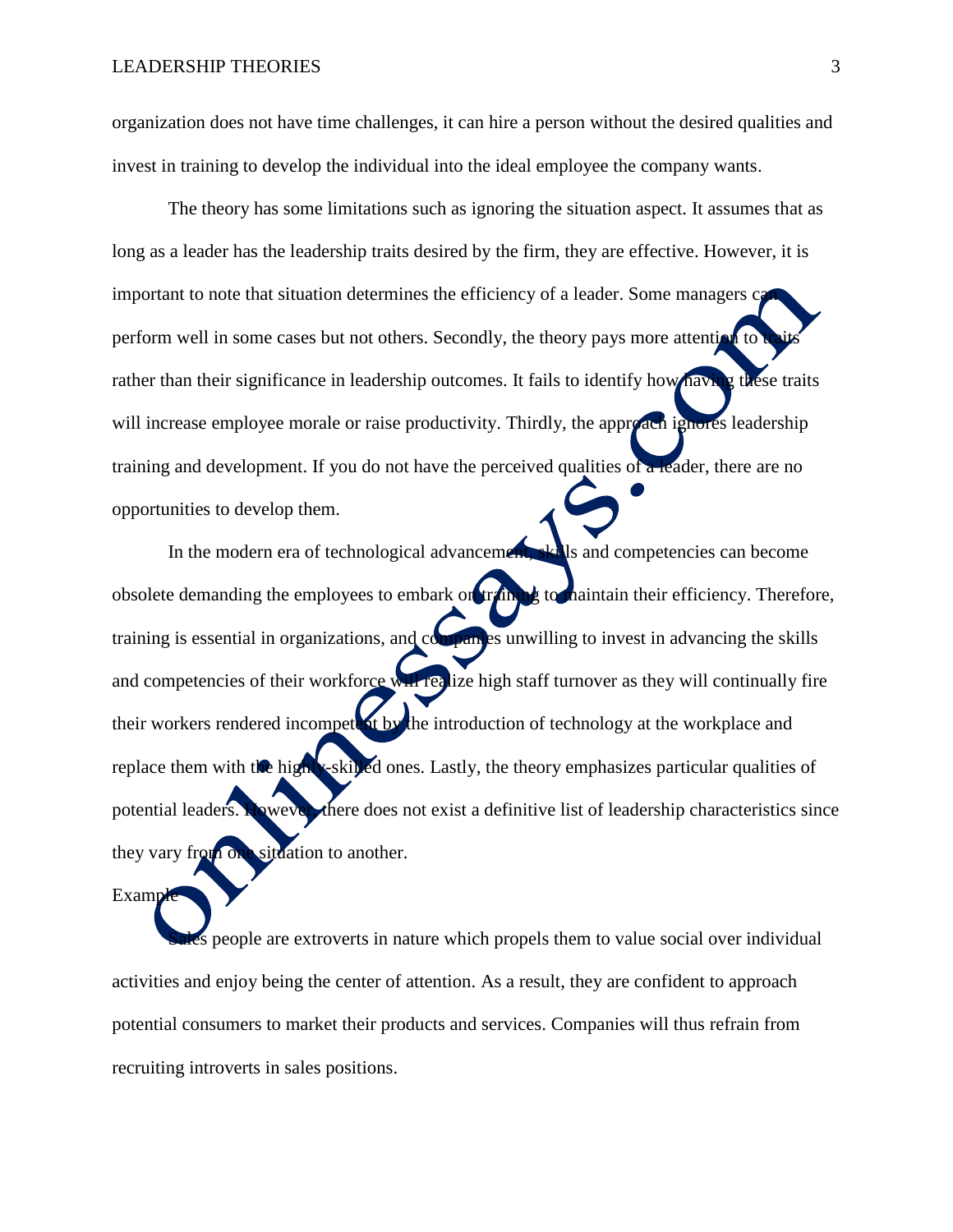#### Behavioral Theories of Leadership

Unlike the trait theory, this approach focuses on the behavior of leaders rather than their traits. Leaders exhibit their efficiency, not through their qualities but role behavior MacArthur et al., 2011). Three skills are necessary for leaders to lead their followers competently. They include; technical competencies which refer to the knowledge of processes at play, human skills which involve the ability to interact well with other people, and conceptual competence which is the ability of the manager to invent ideas necessary in designing plans or setting up models.

The theory points out that positive behavior of a manager translates to effective leadership while negative actions disqualify them from holding leadership positions. Some of the desired actions that confirm an individual is a potential leader include determining the goals of a project, motivating the workforce to achieve the objectives, maintaining active communication with the team players during project execution, and encouraging team spirit. The theory emphasizes that positive behavior in leadership leads to employee satisfaction and team members recognize the individual as their head. Further, the behavioral theory of leadership suggests that it is possible for everyone to learn leadership since it is not inherent but something that is developable (Silva, 2009). The secret to being a successful leader lies in being flexible in changing one's behavior to meet the demands of a given situation.

Some of the methods that individuals can embrace to develop leadership include training and observing how other leaders respond to people and situations. The theory has strengths such as giving leaders the opportunity to explore different leadership styles and choose the best depending on the present scenarios such as the concerns of the workforce (MacArthur et al., 2011). Moreover, the approach helps managers to understand the impact of their leadership styles on the staff members. As a result, they can change their leadership to enhance their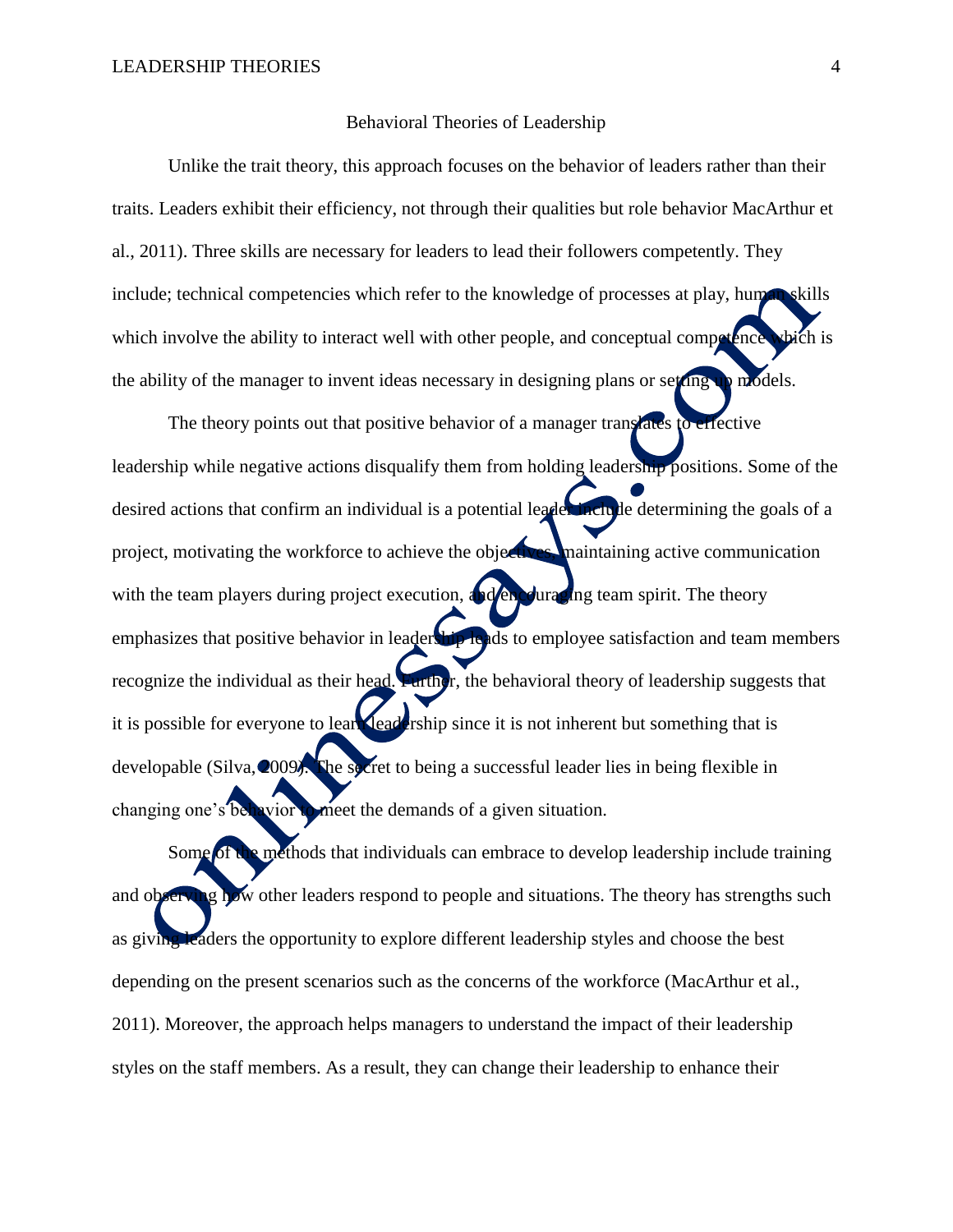relationships with the workforce which facilitate the realization of organizational goals. The theory, however, has some limitations such as ignoring the time factor. A manager's behavior and actions at a particular period might not be useful at another.

## Example

Managers can motivate their employees to embrace desired behavior at the workplace by scolding latecomers in a meeting and show appreciation when the employees keep (ime.)

## Contingency Models of Leadership

The fundamental idea of this theory is that a leader's efficiency is dependent on the situation at hand. Factors such as the leader's personality, the nature of the task, and the composition of the group determine how well a manager will resolve a conflict. The theory has several sub-theories such as Fiedler's contingency, decision-making, and path-goal. The Fiedler's Contingency Theory suggests that two **factors** that the efficiency of a leader namely, their leadership style and the amount of control they exercise over the present situation.

Leaders must be willing to cultivate a healthy relationship with their subordinates. Moreover, they must ensure the tasks given to the employees are well defined besides providing them with the ideal procedures for achieving the goals (MacArthur et al., 2011). On the same note, leaders should have the ability to reward employees for their excellent performance and punish them for their incompetence. The theory, however, applies in situations where strict supervision is applicable. The Path-Goal theory argues that leaders should support their subordinates to achieve set goals by eliminating any obstacles that hinder employees from meeting their targets. The decision-making approach emphasizes the leaders should assess a situation and decide how far they will help employees achieve their goal (Silva, 2009). Example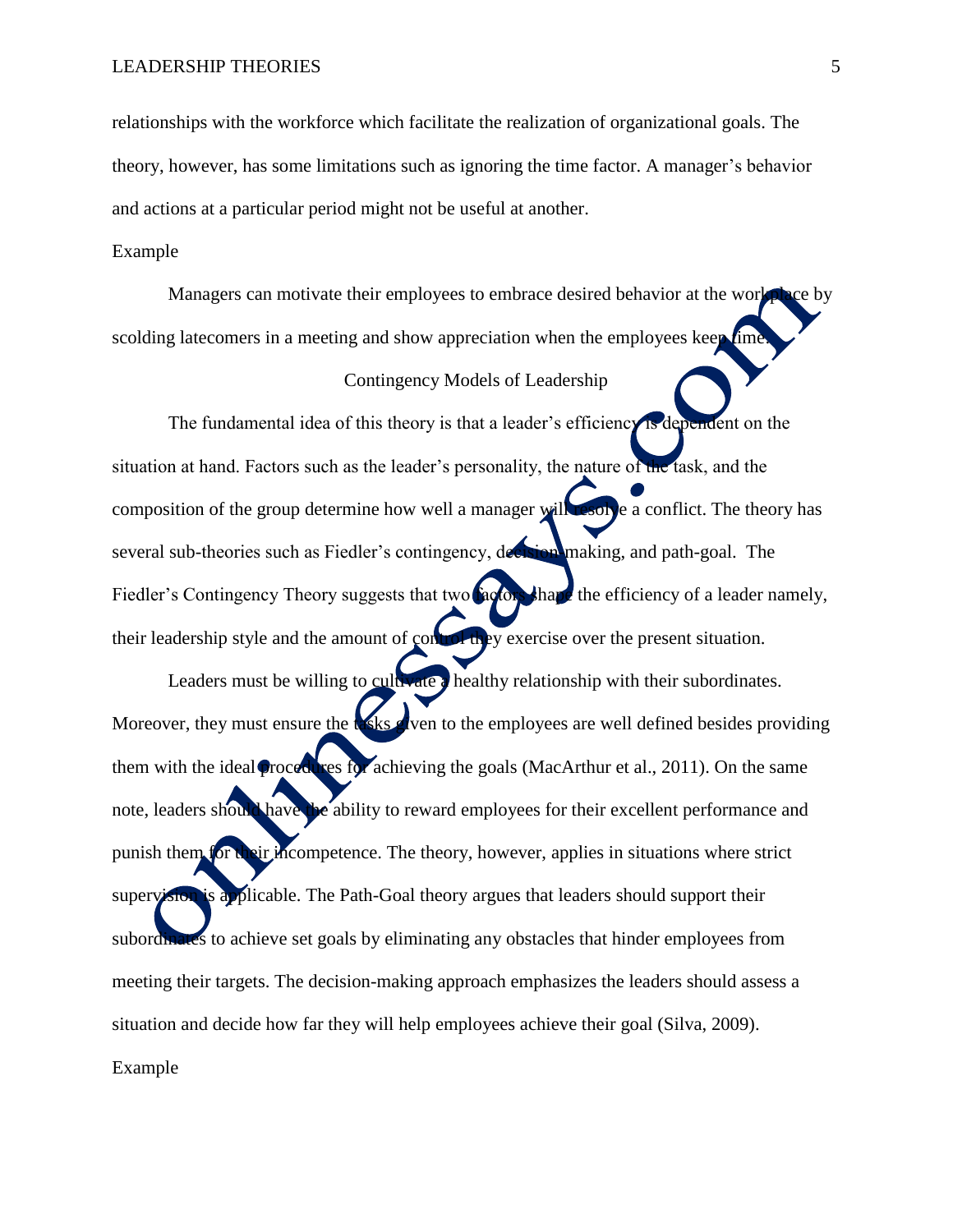An employee could have the habit of reporting to duty late. The company policy on lateness demands that the manager punishes the worker by warning the employee for their unacceptable behavior. Instead of following this regulation, the leader chooses to discuss the problem with the employee to establish the reason for late coming. The established cause guides the leader to take the appropriate action on the staff member.

If the manager can help the employee to overcome the challenge and report to work on time, both parties benefit; the employee keeps their job, and the manager is **safe from** incurring recruitment costs. If the manager finds out that the cause for late coming is a medication that triggers increased sleep in the patient and makes the employee oversleep, the leader can sign an official leave allowing the employee some days off until the medication is over.

# Skills Approaches to Leadership

The skills-based leadership theory argues that anyone can be a leader when subjected professional training and development. The three desirable traits that leaders should possess include technical, conceptual, and human. Technical skills refer to the knowledge of the company's line of business. Leaders should have a comprehensive understanding of how processes work and provide support to their subordinates when they want a technical problem solved. Besides understanding the operations of the business, leaders should know the rules and regulations acceptable in the company as well as the specialization of the firm (the products and services produced). It is most important among the supervisors while the middle-level managers do not require it much. Senior executives and CEOs have the least importance for technical skills.

Conceptual skills include competencies to develop new ideas and concepts, setting achievable goals, planning, and strategizing. The lower levels of management do not require high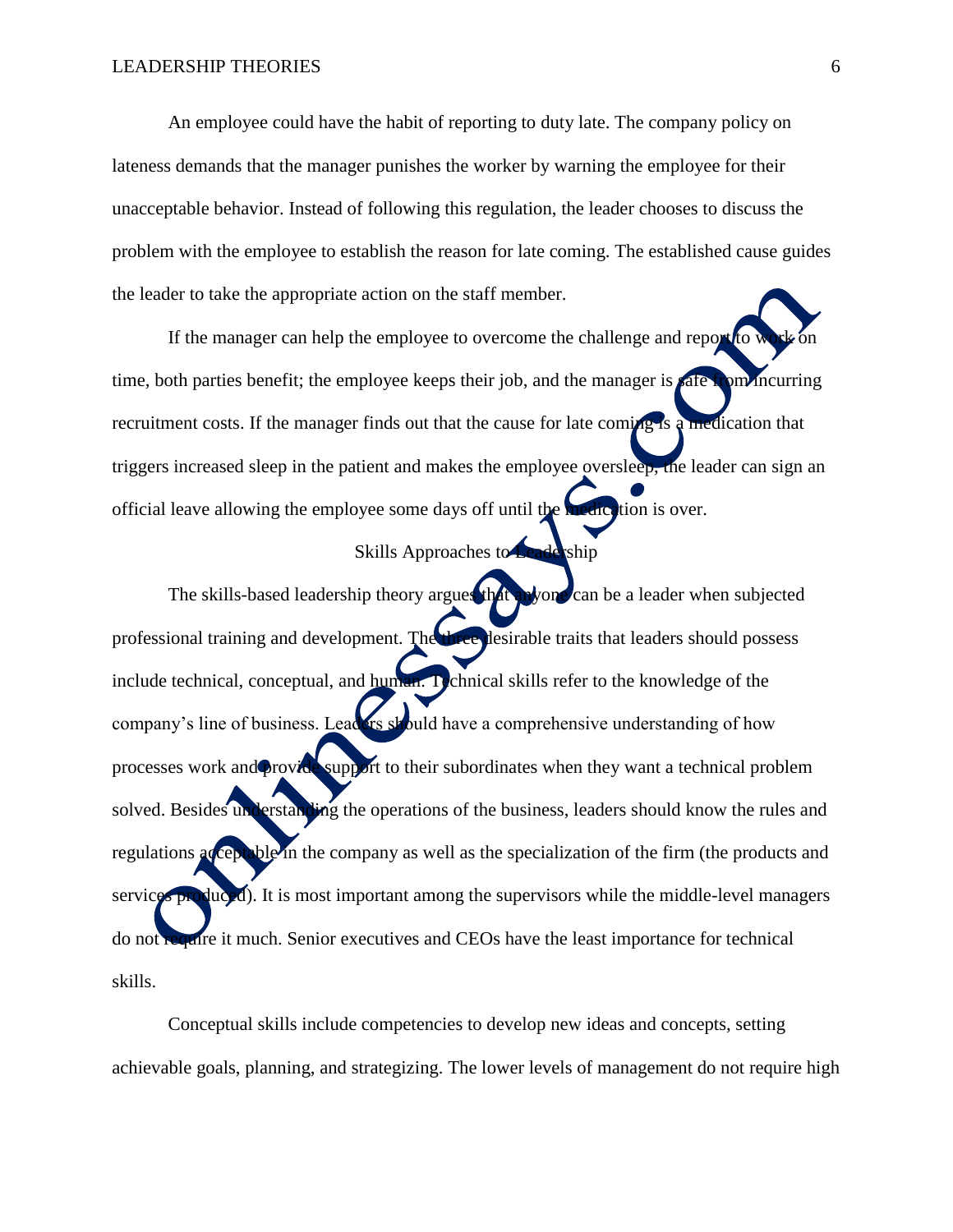conceptual skills. However, they should acquire them if they wish to rise to higher levels of management. Employees can explore various strategies to develop conceptual skills such as enrolling for a course or working closely with high-level managers to borrow their styles of developing ideas. Human skills entail the ability to interact well with the workforce. As a result, leaders should demonstrate the willingness to listen to and accept conflicting opinions from the team players(MacArthur et al., 2011). Human skills enhance the achievement or organizational goals and objectives since leaders can engage all employees to embrace team to a hieve a common purpose. They are essential to leaders at all levels (seniors, middle-level, and supervisory).

### Example

Companies can identify the skills gaps among the workforce by offering skill tests to their employees and using the scores to determine the areas in which employees need further training. If a cleaner indicates that they lack computer skills, it is unnecessary to book them for training since the skill is inapplicable in their line of duty. However, a supervisor needs the knowledge, and the business can **recommend** training to make the employee more efficient.

Situational Methods of Leadership

Situational leadership theory takes into account the existing work environment such as the needs of the business and modifies the leadership style of the leader to one that helps address the current concerns. The approach does not emphasize adherence to a particular style but the flexibility of the manager to change their management style if and when a need arises (MacArthur et al., 2011). Adaptability is one of the fundamental requirements of the situational leadership model. It challenges leaders to drop one leadership style and pick another that promises a better outcome in a given situation(MacArthur et al., 2011).Situational leadership theory is different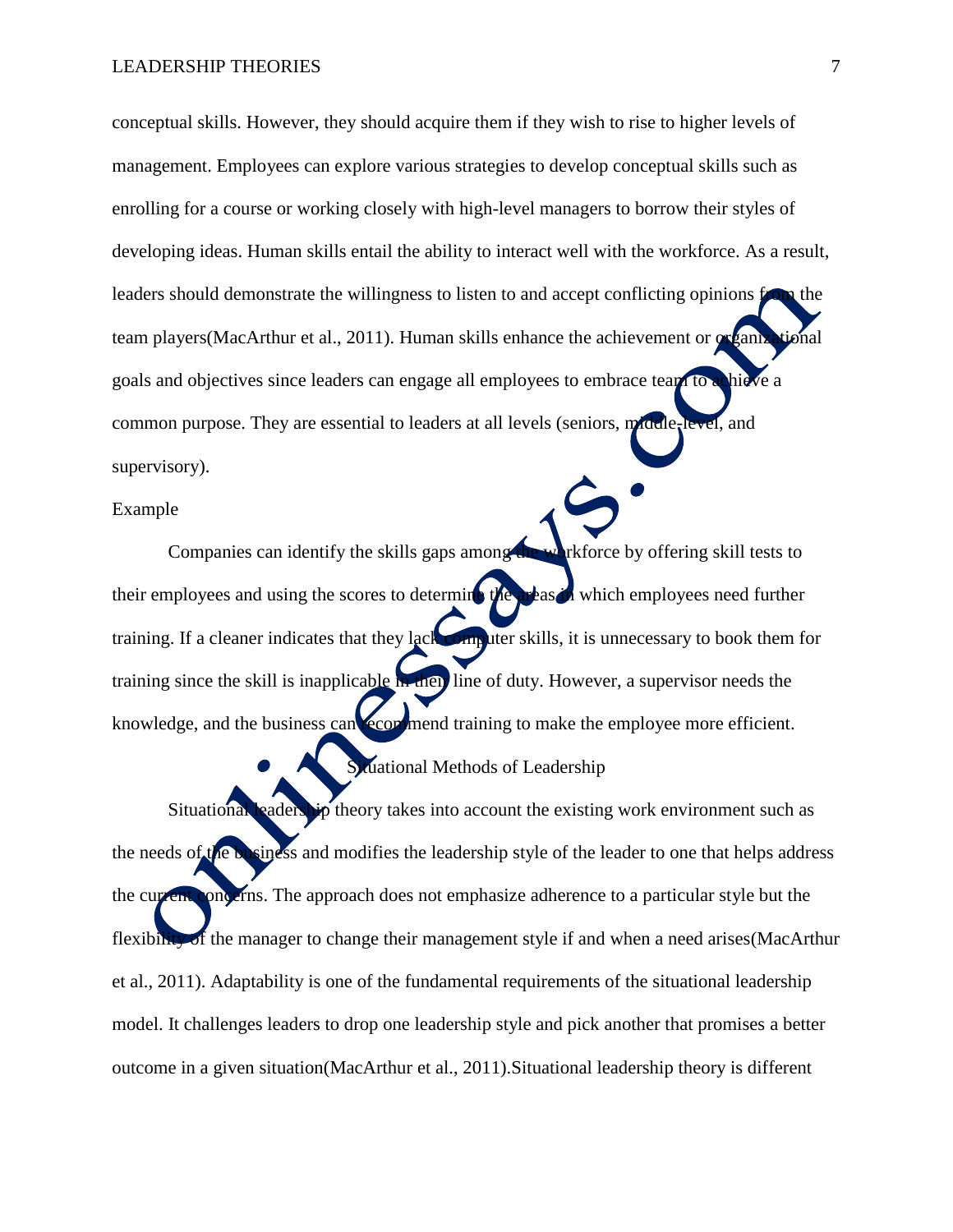from the rest due to its emphasis on employing different styles depending on the current demands.

The positive side of situational leadership theory is that it gives flexibility to leaders to switch their styles of leading others according to the existing needs. Moreover, it is a comfortable style of leadership to apply in organizations when the company has the right individual in leadership who can assess a situation and adjust their approach without fee coerced to do by a higher authority. On the downside, Situational leadership can harm the business as it tends to divert the attention of the leaders from the long-term goals of the firm. Example

A manager who wants to build a workforce that is **responsible** for its actions can employ Democratic leadership in their management. It involves giving employees the opportunity to participate in the decision-making process. As a result, their sense of ownership to the company increases since they feel valued when they witness the firm implementing their viewpoints. When the leader establishes that there is an extended deadline for completing a project, the method is appropriate since there is adoquate time to screen employee suggestions and settle for the best. The same leader shifts from being democratic to coercive during emergencies at the workplace. The leader knows what is best for the company at the moment and orders the subordinates to follow orders without asking for their opinion.